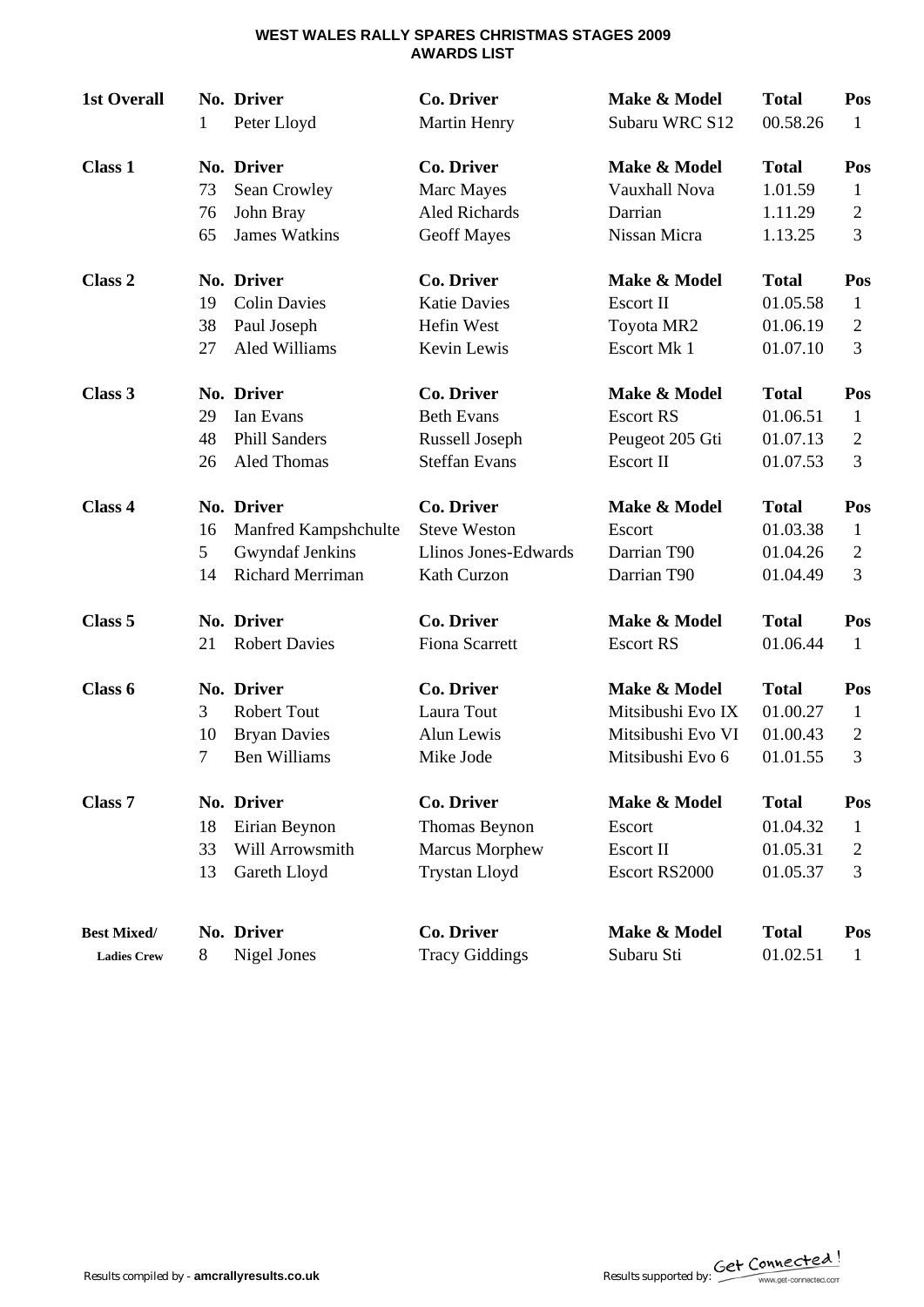# **WEST WALES RALLY SPARES - CHRISTMAS STAGES 2009 Final Results**

|                      |                         |                                      |                      |                     |              | <b>Position Position</b> |                  |
|----------------------|-------------------------|--------------------------------------|----------------------|---------------------|--------------|--------------------------|------------------|
| <b>Car No.Driver</b> |                         | Co. Driver                           | Make & Model         | <b>Class</b>        | <b>Total</b> | <b>Overall</b>           | In Class         |
| $\mathbf{1}$         | Peter Lloyd             | Martin Henry                         | Subaru WRC S12       | 6                   | 00.58.26     | 1                        |                  |
| 3                    | <b>Robert Tout</b>      | Laura Tout                           | Mitsibushi Evo IX    | 6                   | 01.00.27     | $\overline{2}$           | 1                |
| 10                   | <b>Bryan Davies</b>     | Alun Lewis                           | Mitsibushi Evo VI    | 6                   | 01.00.43     | 3                        | $\overline{c}$   |
| $\boldsymbol{7}$     | <b>Ben Williams</b>     | Mike Jode                            | Mitsibushi Evo 6     | 6                   | 01.01.55     | $\overline{4}$           | 3                |
| 73                   | Sean Crowley            | Marc Mayes                           | Vauxhall Nova        | $\mathbf{1}$        | 01.01.59     | 5                        | $\mathbf 1$      |
| $8\,$                | Nigel Jones             | <b>Tracy Giddings</b>                | Subaru STi           | 6                   | 01.02.51     | 6                        | $\overline{4}$   |
| 11                   | Alan Bowen              | Jason Sugden                         | Subaru Impreza       | 6                   | 01.03.02     | $\tau$                   | 5                |
| 16                   | Manfred Kampshchulte    | <b>Steve Weston</b>                  | Escort               | 4                   | 01.03.38     | 8                        | 1                |
| 5                    | Gwyndaf Jenkins         | Llinos Jones-Edwards                 | Darrian T90          | 4                   | 01.04.26     | 9                        | $\overline{c}$   |
| 18                   | Eirian Beynon           | <b>Thomas Beynon</b>                 | Escort               | $\overline{7}$      | 01.04.32     | 10                       | $\mathbf{1}$     |
| 14                   | <b>Richard Merriman</b> | Kath Curzon                          | Darrian T90          | 4                   | 01.04.49     | 11                       | 3                |
| 33                   | Will Arrowsmith         | Marcus Morphew                       | <b>Escort II</b>     | $\overline{7}$      | 01.05.31     | 12                       | $\overline{2}$   |
| 13                   | Gareth Lloyd            | <b>Trystan Lloyd</b>                 | Escort RS2000        | $\overline{7}$      | 01.05.37     | 13                       | 3                |
| 42                   | <b>Islwyn Evans</b>     | <b>Dorian Davies</b>                 | Escort               | 6                   | 01.05.54     | 14                       | 6                |
| 19                   | Colin Davies            | <b>Katie Davies</b>                  | Escort II            | $\overline{2}$      | 01.05.58     | 15                       | $\mathbf{1}$     |
| 38                   | Paul Joseph             | Hefin West                           | Toyota MR2           | $\overline{2}$      | 01.06.19     | 16                       | $\overline{c}$   |
| 21                   | <b>Robert Davies</b>    | <b>Fiona Scarrett</b>                | <b>Escort RS</b>     | 5                   | 01.06.44     | 17                       | $\mathbf{1}$     |
| 34                   | <b>Brian Jones</b>      | Tim James                            | Escort II            | $\overline{7}$      | 01.06.48     | $\overline{18}$          | $\overline{4}$   |
| 29                   | Ian Evans               | <b>Beth Evans</b>                    | <b>Escort RS</b>     | 3                   | 01.06.51     | 19                       | $\mathbf{1}$     |
| 27                   | Aled Williams           | Kevin Lewis                          | Escort Mk 1          | $\overline{2}$      | 01.07.10     | 20                       | $\overline{3}$   |
| 40                   | <b>Robert Pardoe</b>    | Gethin Sollis                        | Peugeot 205 Gti      | $\overline{2}$      | 01.07.13     | 21                       | $\overline{4}$   |
| 48                   | <b>Phill Sanders</b>    | Russell Joseph                       | Peugeot 205 Gti      | 3                   | 01.07.13     | 22                       | $\overline{2}$   |
| 49                   | <b>Steven Hicks</b>     | <b>Graham Hicks</b>                  | Vauxhall Corsa       | $\overline{2}$      | 01.07.15     | 23                       | $\overline{5}$   |
| 23                   | Damian Gill             | Philip Tedstone                      | Escort               | 4                   | 01.07.27     | 24                       | $\overline{4}$   |
| 26                   | <b>Aled Thomas</b>      | <b>Steffan Evans</b>                 | Escort II            | 3                   | 01.07.53     | 25                       | 3                |
| 35                   | <b>Gareth Reed</b>      | Delyth Brown                         | Escort I             | $\overline{7}$      | 01.08.01     | 26                       | $\overline{5}$   |
| 67                   | <b>Mark Jones</b>       | Tim Murphy                           | Escort               | $\overline{7}$      | 01.08.09     | 27                       | 6                |
| 57                   | <b>Mark Alderton</b>    | <b>James Young</b>                   | Escort II            | $\overline{2}$      | 01.08.26     | 28                       | 6                |
| 59                   | <b>Gareth Evans</b>     | <b>Robert Walters</b>                | Peugeot 206          | $\overline{2}$      | 01.09.14     | $\overline{29}$          | $\overline{7}$   |
| 64                   | Dean Jones              | Jamie Vaughan                        | Escort II            | $\overline{3}$      | 01.09.51     | 30                       | $\overline{4}$   |
| 46                   | Darrel Smith            | <b>Sherryn Roberts</b>               | Peugeot 206          | $\overline{7}$      | 01.09.57     | $\overline{31}$          | $\overline{7}$   |
| 24                   | Ceri Jones              | Marc Hughes                          | Peugeot 205 Gti      | 3                   | 01.10.00     | $\overline{32}$          | $\overline{5}$   |
| 44                   | Gareth Owens            | Gareth Roberts                       | Escort II            | 3                   | 01.10.17     | $\overline{33}$          | $\sqrt{6}$       |
| 69                   | <b>Richard Suter</b>    | Sarah Suter                          | Peugeot 106 GTi      | $\overline{2}$      | 01.10.34     | 34                       | $\overline{8}$   |
| 63                   | <b>Barry John</b>       | Seyyan John                          | Subaru Impreza Sport | 6                   | 01.11.05     | 35                       | 7                |
| 76                   | John Bray               | <b>Aled Richards</b>                 | Darrian              | $\mathbf{1}$        | 01.11.29     | 36                       | $\overline{2}$   |
| 36                   | Darren Jones            | Jose Roscoe                          | Vauxhall Nova        | 3                   | 01.11.47     | 37                       | $\boldsymbol{7}$ |
| 62                   | Mike Pugsley            | Helen Pugsley                        | Escort RS2000        | $\overline{3}$      | 01.11.59     | 38                       | $\,8\,$          |
| 61                   | Andrew Bowen            | Dean Wiltshire                       | Peugeot 205 GTI      | $\overline{2}$      | 01.12.18     | 39                       | 9                |
| 55                   | <b>Rob Thomas</b>       | <b>Jenny James</b>                   | Sierra Sapphire      | $\boldsymbol{7}$    | 01.12.26     | 40                       | $\,8\,$          |
| 60                   | Keryl Williams          | Andy Lewis                           | <b>Escort II</b>     | 4                   | 01.13.14     | 41                       | 5                |
| 65                   | <b>James Watkins</b>    | <b>Geoff Mayes</b>                   | Nissan Micra         | $\mathbf{1}$        | 01.13.25     | 42                       | 3                |
| 66                   | Tom Lewis               | Rob Jones                            | Suzuki Swift         | $\,1$               | 01.15.11     | 43                       | $\overline{4}$   |
| 52                   | William John            | <b>Iwan Griffiths</b>                | Vauxhall Nova        | $\mathbf{1}$        | 01.17.46     | 44                       | 5                |
| 56                   | Len Giles               | <b>Helen Giles</b>                   | Sierra               | $\overline{7}$      | 01.24.37     | 45                       | 9                |
| $\overline{9}$       | Neil Armstrong          | Richard Williams                     | Subaru Impreza       | 6                   | <b>OTL</b>   |                          |                  |
| 30                   | Mike Jones              | Thomas Blair                         | Toyota Corolla       | $\sqrt{2}$          | <b>OTL</b>   |                          |                  |
|                      |                         |                                      |                      |                     |              |                          |                  |
| $\sqrt{2}$           | Damian Cole             | <b>Cathy Watkins</b><br>Dawn Sheldon | Hyundai Accent WRC   | 6                   | Retired      |                          |                  |
| $\overline{4}$       | Martyn England          |                                      | Mitsibushi Evo 9 RS  | 6                   | Retired      |                          |                  |
| 20<br>22             | Toby Adam               | Ian Kenvin<br>Chris Williams         | Sierra RS Taxi       | 5<br>$\overline{7}$ | Retired      |                          |                  |
|                      | <b>Barry Jones</b>      |                                      | Escort               |                     | Retired      |                          |                  |
| 25                   | Philip Turner           | <b>Simon Anthony</b>                 | Subaru Impreza       | 6                   | Retired      |                          |                  |
| 28                   | Martin Curzon           | Nathan Davies                        | Vauxhall Astra       | 7                   | Retired      |                          |                  |
| 31                   | Wayne Palmer            | <b>Stuart Richards</b>               | Peugeot 106          | $\mathfrak{2}$      | Retired      |                          |                  |
| 32                   | Shon Rees               | <b>Jason Davies</b>                  | <b>Escort II</b>     | 7                   | Retired      |                          |                  |
| 37                   | Manny Borrelli          | Paul Williams                        | Peugeot 106Gti       | $\boldsymbol{2}$    | Retired      |                          |                  |
| 39                   | <b>Mathew Dance</b>     | Debbie Evans                         | Vauxhall Nova        | $\overline{2}$      | Retired      |                          |                  |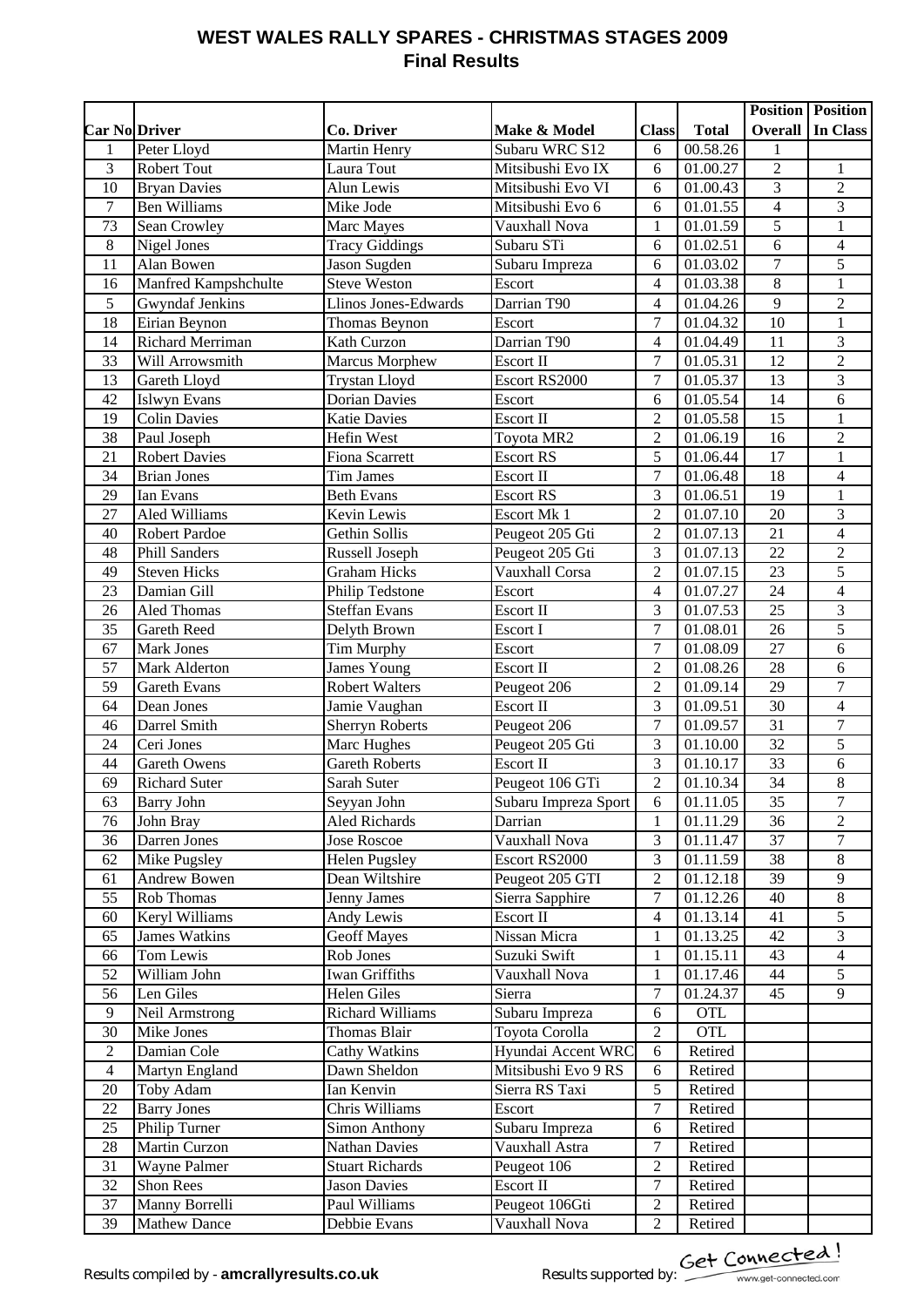# **WEST WALES RALLY SPARES - CHRISTMAS STAGES 2009 Final Results**

|                      |                         |                        |                     |                |              | <b>Position</b> | <b>Position</b> |
|----------------------|-------------------------|------------------------|---------------------|----------------|--------------|-----------------|-----------------|
| <b>Car No</b> Driver |                         | Co. Driver             | Make & Model        | <b>Class</b>   | <b>Total</b> | Overall         | In Class        |
| 41                   | Alan Hands              | Roisin Thomas-Hands    | Vauxhall Chevette   |                | Retired      |                 |                 |
| 45                   | <b>Michael Phillips</b> | <b>Iestyn Pynn</b>     | Vauxhall Corsa      | 7              | Retired      |                 |                 |
| 47                   | Mike Jones              | <b>Robin Moses</b>     | Peugeot 205 GTi     | 3              | Retired      |                 |                 |
| 51                   | Ian Williams            | <b>Malcolm Hoskins</b> | Peugeot 106         | 2              | Retired      |                 |                 |
| 53                   | James Tout              | Jordan Jones           | Peugeot 106 Gti     | 2              | Retired      |                 |                 |
| 58                   | <b>Mark Hatton</b>      | Allan Hatton           | <b>Renault Clio</b> | 4              | Retired      |                 |                 |
| 68                   | <b>Elved Thomas</b>     | <b>Aled Davies</b>     | Escort              |                | Retired      |                 |                 |
| 70                   | Wayne Jones             | Lee Edwards            | Peugeot 205 Gti     | 3              | Retired      |                 |                 |
| 71                   | Deian Phillips          | <b>Rhidian Jones</b>   | Subaru Impreza      | 6              | Retired      |                 |                 |
| 72                   | <b>Mark James</b>       | Roger Hicks            | Ford Puma           | 4              | Retired      |                 |                 |
| 74                   | Craig Jones             | Rob Jenkins            | Peugeot 205         | $\overline{c}$ | Retired      |                 |                 |
| 75                   | Dai Roberts             | Nia Hughes             | Peugeot 309         | 3              | Retired      |                 |                 |
| 77                   | Peter Hancock           | Neil Griffiths         | Subaru Impreza      | 6              | Retired      |                 |                 |

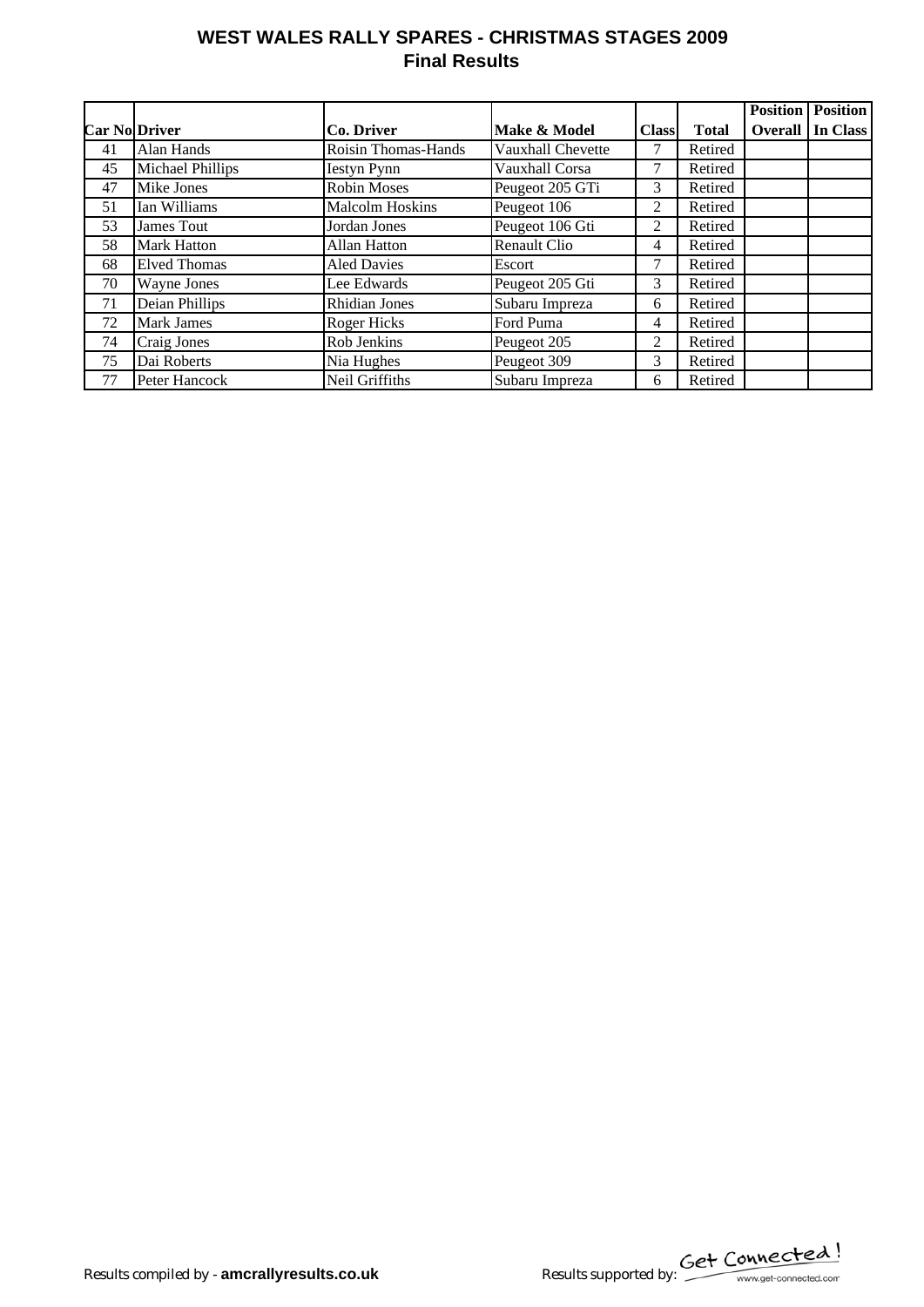## **WEST WALES RALLY SPARES - CHRISTMAS STAGES 2009 Results In Car Number Order**

|                 |                         |                         |                         |                          |               |       |                 |         |         |                       | <b>Position Position</b> |                |
|-----------------|-------------------------|-------------------------|-------------------------|--------------------------|---------------|-------|-----------------|---------|---------|-----------------------|--------------------------|----------------|
|                 | <b>Car No Driver</b>    | <b>Co. Driver</b>       | <b>Make &amp; Model</b> |                          | Class Stage 1 |       | Stage 2 Stage 3 | Stage 4 | Stage 5 | <b>Total</b>          | <b>Overall</b>           | In Class       |
| $\mathbf{1}$    | Peter Lloyd             | <b>Martin Henry</b>     | Subaru WRC S12          | 6                        | 09.41         | 08.58 | 14.09           | 13.28   | 12.10   | 00.58.26              |                          |                |
| 2               | Damian Cole             | Cathy Watkins           | Hyundai Accent WRC      | 6                        | 00.00         | 00.00 | 00.00           | 00.00   | 00.00   | Retired               |                          |                |
| 3               | <b>Robert Tout</b>      | Laura Tout              | Mitsibushi Evo IX       | 6                        | 10.38         | 09.15 | 14.05           | 14.08   | 12.21   | 01.00.27              | $\overline{2}$           | $\mathbf{1}$   |
| $\overline{4}$  | Martyn England          | Dawn Sheldon            | Mitsibushi Evo 9 RS     | 6                        | 10.16         | 09.37 | 00.00           | 00.00   | 00.00   | Retired               |                          |                |
| 5               | <b>Gwyndaf Jenkins</b>  | Llinos Jones-Edwards    | Darrian T90             | $\overline{\mathcal{A}}$ | 10.41         | 09.59 | 15.23           | 14.54   | 13.29   | 01.04.26              | 9                        | $\overline{2}$ |
| 7               | <b>Ben Williams</b>     | Mike Jode               | Mitsibushi Evo 6        | 6                        | 10.21         | 09.39 | 14.37           | 14.24   | 12.54   | 01.01.55              | $\overline{4}$           | 3              |
| 8               | Nigel Jones             | <b>Tracy Giddings</b>   | Subaru STi              | 6                        | 10.31         | 10.11 | 14.47           | 14.31   | 12.51   | $\overline{01.02.51}$ | 6                        | $\overline{4}$ |
| 9               | Neil Armstrong          | <b>Richard Williams</b> | Subaru Impreza          | 6                        | 10.14         | 09.43 | 24.00           | 14.48   | 13.26   | <b>OTL</b>            |                          |                |
| 10              | <b>Bryan Davies</b>     | Alun Lewis              | Mitsibushi Evo VI       | 6                        | 10.13         | 09.22 | 14.31           | 14.03   | 12.34   | 01.00.43              | 3                        | $\sqrt{2}$     |
| 11              | Alan Bowen              | Jason Sugden            | Subaru Impreza          | 6                        | 10.10         | 09.40 | 15.06           | 14.44   | 13.22   | 01.03.02              | $\overline{7}$           | $\overline{5}$ |
| 13              | Gareth Lloyd            | <b>Trystan Lloyd</b>    | Escort RS2000           | $\overline{7}$           | 11.06         | 10.17 | 15.21           | 15.11   | 13.42   | 01.05.37              | 13                       | 3              |
| 14              | <b>Richard Merriman</b> | Kath Curzon             | Darrian T90             | $\overline{4}$           | 10.55         | 09.58 | 15.27           | 15.04   | 13.25   | 01.04.49              | 11                       | 3              |
| 16              | Manfred Kampshchulte    | <b>Steve Weston</b>     | Escort                  | $\overline{4}$           | 10.09         | 09.59 | 15.03           | 14.50   | 13.37   | 01.03.38              | $\overline{8}$           | $\mathbf{1}$   |
| 18              | Eirian Beynon           | Thomas Beynon           | Escort                  | $\overline{7}$           | 10.43         | 10.01 | 15.02           | 15.11   | 13.35   | 01.04.32              | 10                       | $\mathbf{1}$   |
| 19              | <b>Colin Davies</b>     | <b>Katie Davies</b>     | Escort II               | $\overline{2}$           | 10.37         | 10.10 | 15.47           | 15.31   | 13.53   | 01.05.58              | 15                       | $\mathbf{1}$   |
| 20              | Toby Adam               | Ian Kenvin              | Sierra RS Taxi          | 5                        | 10.38         | 10.09 | 15.12           | 14.58   | 00.00   | Retired               |                          |                |
| 21              | <b>Robert Davies</b>    | Fiona Scarrett          | <b>Escort RS</b>        | 5                        | 11.01         | 10.23 | 15.33           | 15.39   | 14.08   | $\overline{0}1.06.44$ | $\overline{17}$          |                |
| 22              | <b>Barry Jones</b>      | Chris Williams          | Escort                  | $\overline{7}$           | 11.00         | 00.00 | 00.00           | 15.34   | 13.52   | Retired               |                          |                |
| 23              | Damian Gill             | Philip Tedstone         | Escort                  | $\overline{4}$           | 11.00         | 10.11 | 15.39           | 16.20   | 14.17   | $\overline{01.07.27}$ | 24                       | $\overline{4}$ |
| 24              | Ceri Jones              | Marc Hughes             | Peugeot 205 Gti         | 3                        | 11.03         | 10.21 | 15.48           | 17.22   | 15.26   | 01.10.00              | $\overline{32}$          | $\overline{5}$ |
| 25              | Philip Turner           | <b>Simon Anthony</b>    | Subaru Impreza          | 6                        | 00.00         | 00.00 | 00.00           | 00.00   | 00.00   | Retired               |                          |                |
| 26              | <b>Aled Thomas</b>      | <b>Steffan Evans</b>    | Escort II               | $\overline{3}$           | 11.01         | 10.26 | 15.51           | 15.30   | 15.05   | 01.07.53              | 25                       | 3              |
| 27              | <b>Aled Williams</b>    | Kevin Lewis             | Escort Mk 1             | $\overline{2}$           | 10.52         | 10.19 | 15.29           | 16.22   | 14.08   | 01.07.10              | $\overline{20}$          | $\overline{3}$ |
| 28              | <b>Martin Curzon</b>    | <b>Nathan Davies</b>    | Vauxhall Astra          | $\overline{7}$           | 10.44         | 10.40 | 00.00           | 00.00   | 00.00   | Retired               |                          |                |
| 29              | Ian Evans               | <b>Beth Evans</b>       | <b>Escort RS</b>        | 3                        | 11.04         | 10.21 | 16.10           | 15.02   | 14.14   | 01.06.51              | $\overline{19}$          | $\overline{1}$ |
| 30              | Mike Jones              | <b>Thomas Blair</b>     | Toyota Corolla          | $\overline{2}$           | 10.50         | 16.00 | 15.41           | 15.42   | 14.05   | OTL                   |                          |                |
| 31              | <b>Wayne Palmer</b>     | <b>Stuart Richards</b>  | Peugeot 106             | $\overline{2}$           | 10.44         | 00.00 | 00.00           | 00.00   | 00.00   | Retired               |                          |                |
| 32              | <b>Shon Rees</b>        | <b>Jason Davies</b>     | Escort II               | $\overline{7}$           | 11.10         | 00.00 | 00.00           | 00.00   | 00.00   | Retired               |                          |                |
| 33              | Will Arrowsmith         | <b>Marcus Morphew</b>   | Escort II               | $\overline{7}$           | 10.37         | 10.24 | 15.20           | 15.17   | 13.53   | 01.05.31              | 12                       | $\overline{2}$ |
| 34              | <b>Brian Jones</b>      | <b>Tim James</b>        | Escort II               | $\overline{7}$           | 10.53         | 10.30 | 15.55           | 15.14   | 14.16   | $\overline{0}1.06.48$ | 18                       | $\overline{4}$ |
| 35              | <b>Gareth Reed</b>      | Delyth Brown            | Escort I                | $\overline{7}$           | 11.00         | 10.47 | 16.01           | 15.54   | 14.19   | 01.08.01              | 26                       | $\overline{5}$ |
| 36              | Darren Jones            | <b>Jose Roscoe</b>      | Vauxhall Nova           | 3                        | 12.19         | 11.06 | 16.55           | 16.31   | 14.56   | 01.11.47              | 37                       | $\overline{7}$ |
| $\overline{37}$ | Manny Borrelli          | Paul Williams           | Peugeot 106Gti          | $\overline{2}$           | 10.56         | 10.26 | 16.02           | 00.00   | 00.00   | Retired               |                          |                |
| 38              | Paul Joseph             | <b>Hefin West</b>       | <b>Toyota MR2</b>       | $\overline{2}$           | 10.46         | 10.23 | 15.24           | 15.47   | 13.59   | 01.06.19              | 16                       | $\overline{2}$ |
| 39              | <b>Mathew Dance</b>     | Debbie Evans            | Vauxhall Nova           | $\overline{2}$           | 10.55         | 10.28 | 00.00           | 00.00   | 00.00   | Retired               |                          |                |
| 40              | <b>Robert Pardoe</b>    | Gethin Sollis           | Peugeot 205 Gti         | $\overline{2}$           | 10.46         | 10.22 | 16.01           | 15.59   | 14.05   | 01.07.13              | 21                       | $\overline{4}$ |
| 41              | Alan Hands              | Roisin Thomas-Hands     | Vauxhall Chevette       | $\overline{7}$           | 00.00         | 00.00 | 00.00           | 00.00   | 00.00   | Retired               |                          |                |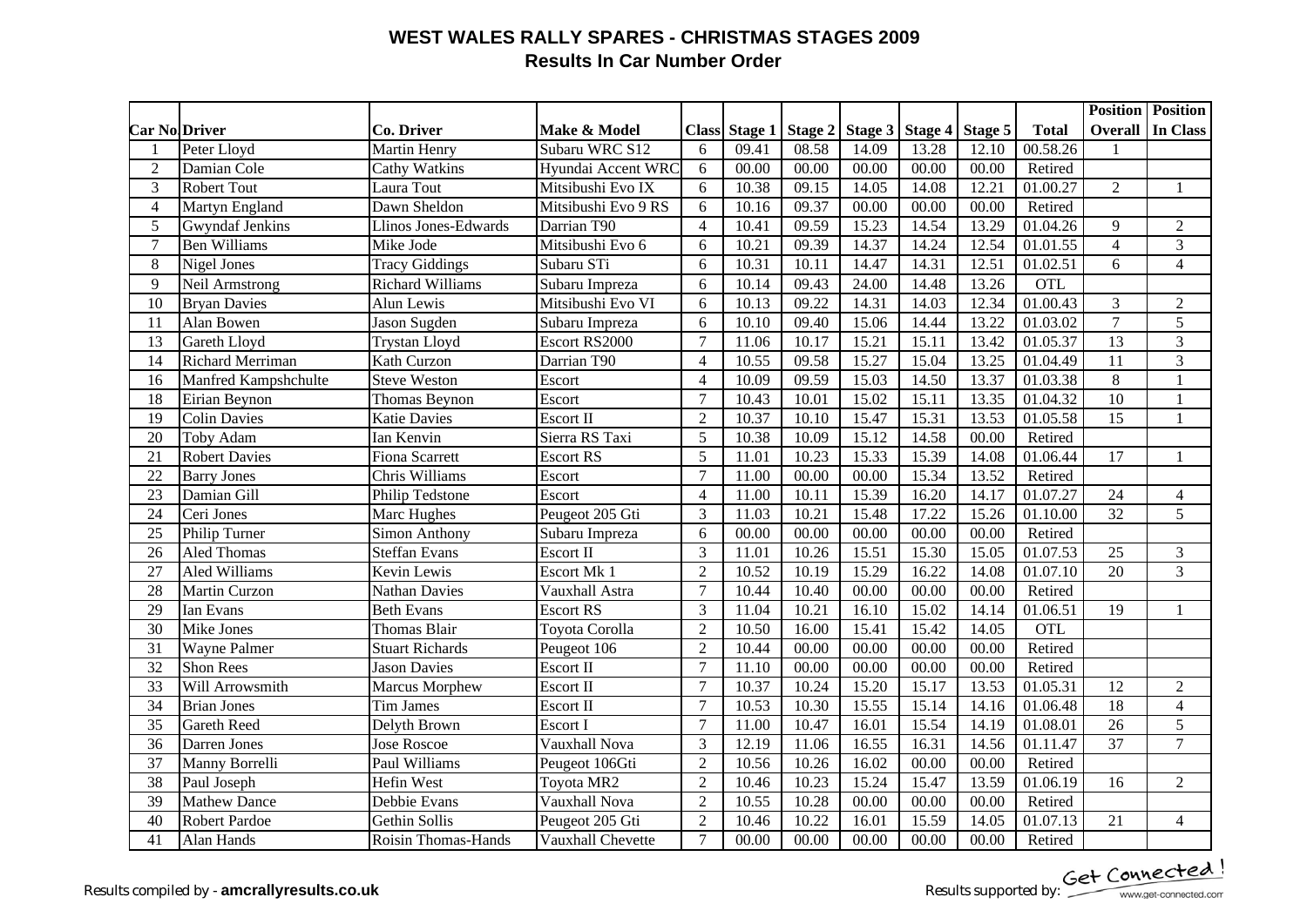## **WEST WALES RALLY SPARES - CHRISTMAS STAGES 2009 Results In Car Number Order**

|                 |                      |                        |                         |                |               |                    |       |                    |         |                       |                 | <b>Position Position</b> |
|-----------------|----------------------|------------------------|-------------------------|----------------|---------------|--------------------|-------|--------------------|---------|-----------------------|-----------------|--------------------------|
|                 | Car No.Driver        | Co. Driver             | <b>Make &amp; Model</b> |                | Class Stage 1 | Stage 2            |       | Stage 3 Stage 4    | Stage 5 | <b>Total</b>          |                 | <b>Overall In Class</b>  |
| 42              | <b>Islwyn Evans</b>  | <b>Dorian Davies</b>   | Escort                  | 6              | 10.44         | 10.36              | 15.39 | 15.23              | 13.32   | 01.05.54              | 14              | 6                        |
| 44              | <b>Gareth Owens</b>  | <b>Gareth Roberts</b>  | Escort II               | 3              | 11.32         | 10.55              | 17.12 | 16.10              | 14.28   | 01.10.17              | 33              | 6                        |
| 45              | Michael Phillips     | <b>Iestyn Pynn</b>     | <b>Vauxhall Corsa</b>   | $\overline{7}$ | 11.30         | 12.07              | 00.00 | 00.00              | 00.00   | Retired               |                 |                          |
| 46              | Darrel Smith         | <b>Sherryn Roberts</b> | Peugeot 206             | $\overline{7}$ | 11.19         | 10.54              | 16.44 | 16.19              | 14.41   | 01.09.57              | 31              | $\tau$                   |
| 47              | Mike Jones           | <b>Robin Moses</b>     | Peugeot 205 GTi         | 3              | 11.20         | 11.12              | 00.00 | 00.00              | 00.00   | Retired               |                 |                          |
| 48              | <b>Phill Sanders</b> | Russell Joseph         | Peugeot 205 Gti         | 3              | 10.55         | 10.24              | 16.08 | 15.40              | 14.06   | 01.07.13              | $\overline{22}$ | $\sqrt{2}$               |
| 49              | <b>Steven Hicks</b>  | <b>Graham Hicks</b>    | Vauxhall Corsa          | $\overline{2}$ | 11.01         | 10.28              | 15.50 | 15.41              | 14.15   | 01.07.15              | $\overline{23}$ | $\overline{5}$           |
| 51              | Ian Williams         | <b>Malcolm Hoskins</b> | Peugeot 106             | $\overline{2}$ | 11.43         | 10.44              | 16.10 | 00.00              | 00.00   | Retired               |                 |                          |
| $\overline{52}$ | William John         | <b>Iwan Griffiths</b>  | Vauxhall Nova           |                | 12.07         | 10.59              | 16.25 | 24.00              | 14.15   | 01.17.46              | 44              | 5                        |
| 53              | <b>James Tout</b>    | Jordan Jones           | Peugeot 106 Gti         | $\overline{2}$ | 00.00         | 00.00              | 00.00 | 00.00              | 00.00   | Retired               |                 |                          |
| 55              | Rob Thomas           | Jenny James            | Sierra Sapphire         | $\overline{7}$ | 12.54         | 11.15              | 16.41 | 16.35              | 15.01   | $\overline{01.12.26}$ | 40              | $\,8\,$                  |
| 56              | Len Giles            | <b>Helen Giles</b>     | Sierra                  | $\overline{7}$ | 16.00         | 10.40              | 24.00 | 18.04              | 15.53   | 01.24.37              | 45              | 9                        |
| $\overline{57}$ | <b>Mark Alderton</b> | <b>James Young</b>     | Escort II               | $\overline{2}$ | 11.00         | $\overline{10.44}$ | 16.22 | 15.53              | 14.27   | $\overline{01.08.26}$ | 28              | $\overline{6}$           |
| 58              | <b>Mark Hatton</b>   | Allan Hatton           | <b>Renault Clio</b>     | $\overline{4}$ | 11.06         | 10.18              | 16.26 | 00.00              | 00.00   | Retired               |                 |                          |
| 59              | <b>Gareth Evans</b>  | <b>Robert Walters</b>  | Peugeot 206             | $\overline{2}$ | 10.37         | 10.20              | 18.32 | 15.21              | 14.24   | 01.09.14              | $\overline{29}$ | $\overline{7}$           |
| 60              | Keryl Williams       | Andy Lewis             | Escort II               | $\overline{4}$ | 11.37         | 11.07              | 18.02 | 17.04              | 15.24   | 01.13.14              | $\overline{41}$ | $\overline{5}$           |
| 61              | <b>Andrew Bowen</b>  | Dean Wiltshire         | Peugeot 205 GTI         | $\overline{2}$ | 11.51         | 11.13              | 16.58 | 16.51              | 15.25   | 01.12.18              | 39              | $\overline{9}$           |
| 62              | Mike Pugsley         | Helen Pugsley          | Escort RS2000           | 3              | 11.40         | 11.06              | 16.52 | 17.03              | 15.18   | 01.11.59              | $\overline{38}$ | $\overline{8}$           |
| 63              | <b>Barry John</b>    | Seyyan John            | Subaru Impreza Sport    | 6              | 11.03         | 10.35              | 16.14 | 17.08              | 16.05   | $\overline{01.1}1.05$ | $\overline{35}$ | $\overline{7}$           |
| 64              | Dean Jones           | Jamie Vaughan          | Escort II               | 3              | 10.41         | 10.34              | 16.39 | 15.47              | 16.10   | 01.09.51              | 30              | $\overline{4}$           |
| 65              | <b>James Watkins</b> | <b>Geoff Mayes</b>     | Nissan Micra            |                | 12.13         | 11.36              | 17.16 | 16.56              | 15.24   | 01.13.25              | 42              | $\overline{3}$           |
| 66              | Tom Lewis            | Rob Jones              | Suzuki Swift            | $\overline{1}$ | 11.37         | 11.09              | 19.40 | 17.14              | 15.31   | 01.15.11              | $\overline{43}$ | $\overline{4}$           |
| 67              | <b>Mark Jones</b>    | Tim Murphy             | Escort                  | $\overline{7}$ | 11.10         | 10.34              | 16.18 | 16.05              | 14.02   | 01.08.09              | $\overline{27}$ | 6                        |
| 68              | <b>Elved Thomas</b>  | <b>Aled Davies</b>     | Escort                  | $\overline{7}$ | 00.00         | 00.00              | 00.00 | 00.00              | 00.00   | Retired               |                 |                          |
| 69              | <b>Richard Suter</b> | Sarah Suter            | Peugeot 106 GTi         | $\overline{2}$ | 11.12         | 10.49              | 17.05 | 16.31              | 14.57   | 01.10.34              | $\overline{34}$ | $\,8\,$                  |
| 70              | Wayne Jones          | Lee Edwards            | Peugeot 205 Gti         | 3              | 12.00         | 11.40              | 24.00 | 00.00              | 00.00   | Retired               |                 |                          |
| 71              | Deian Phillips       | <b>Rhidian Jones</b>   | Subaru Impreza          | 6              | 12.27         | 00.00              | 00.00 | 00.00              | 00.00   | Retired               |                 |                          |
| 72              | <b>Mark James</b>    | Roger Hicks            | Ford Puma               | $\overline{4}$ | 10.51         | 10.16              | 15.45 | 00.00              | 00.00   | Retired               |                 |                          |
| $\overline{73}$ | Sean Crowley         | Marc Mayes             | Vauxhall Nova           |                | 10.09         | 09.40              | 14.37 | $14.\overline{36}$ | 12.57   | 01.01.59              | $\overline{5}$  |                          |
| 74              | Craig Jones          | Rob Jenkins            | Peugeot 205             | $\overline{2}$ | 00.00         | 00.00              | 00.00 | 00.00              | 00.00   | Retired               |                 |                          |
| 75              | Dai Roberts          | Nia Hughes             | Peugeot 309             | 3              | 11.17         | 10.37              | 24.00 | 16.20              | 00.00   | Retired               |                 |                          |
| 76              | John Bray            | <b>Aled Richards</b>   | Darrian                 |                | 16.00         | 10.00              | 15.50 | 15.35              | 14.04   | 01.11.29              | 36              | $\overline{2}$           |
| 77              | Peter Hancock        | Neil Griffiths         | Subaru Impreza          | 6              | 10.29         | 16.00              | 00.00 | 00.00              | 00.00   | Retired               |                 |                          |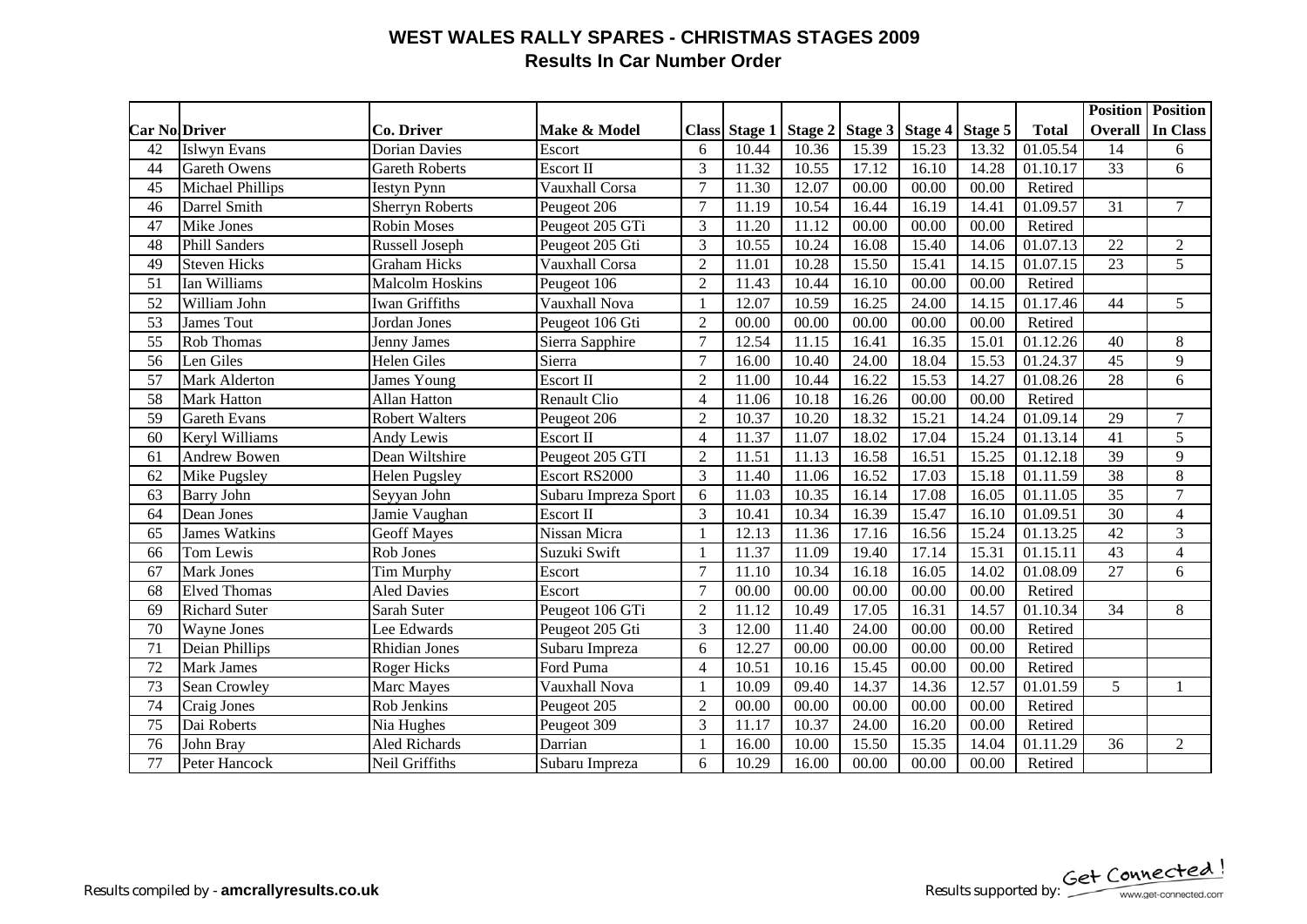### **WEST WALES RALLY SPARES - CHRISTMAS STAGES 2009 CLASS RESULTS**

|                       |               |                |               |              |              | <b>Position</b> | <b>Position In</b> |  |
|-----------------------|---------------|----------------|---------------|--------------|--------------|-----------------|--------------------|--|
| <b>Car No. Driver</b> |               | Co. Driver     | Make & Model  | <b>Class</b> | <b>Total</b> | Overall         | Class              |  |
| 73                    | Sean Crowley  | Marc Mayes     | Vauxhall Nova |              | 01.01.59     |                 |                    |  |
| 76                    | John Brav     | Aled Richards  | Darrian       |              | 01.11.29     | 36              |                    |  |
| 65                    | James Watkins | Geoff Maves    | Nissan Micra  |              | 01.13.25     | 42              |                    |  |
| 66                    | Tom Lewis     | Rob Jones      | Suzuki Swift  |              | 01.15.11     | 43              |                    |  |
| 52                    | William John  | Iwan Griffiths | Vauxhall Nova |              | 01.17.46     | 44              |                    |  |

|                       |                      |                        |                 |                |            | <b>Position</b> | <b>Position In</b> |   |
|-----------------------|----------------------|------------------------|-----------------|----------------|------------|-----------------|--------------------|---|
| <b>Car No. Driver</b> |                      | Co. Driver             | Make & Model    | <b>Class</b>   | Total      | <b>Overall</b>  | <b>Class</b>       | 2 |
| 19                    | <b>Colin Davies</b>  | <b>Katie Davies</b>    | Escort II       | 2              | 01.05.58   | 15              |                    |   |
| 38                    | Paul Joseph          | Hefin West             | Toyota MR2      | 2              | 01.06.19   | 16              | 2                  |   |
| 27                    | Aled Williams        | Kevin Lewis            | Escort Mk 1     | 2              | 01.07.10   | 20              | 3                  |   |
| 40                    | Robert Pardoe        | Gethin Sollis          | Peugeot 205 Gti | 2              | 01.07.13   | 22              | $\overline{4}$     |   |
| 49                    | <b>Steven Hicks</b>  | Graham Hicks           | Vauxhall Corsa  | 2              | 01.07.15   | 23              | 5                  |   |
| 57                    | Mark Alderton        | James Young            | Escort II       | 2              | 01.08.26   | 28              | 6                  |   |
| 59                    | Gareth Evans         | <b>Robert Walters</b>  | Peugeot 206     | 2              | 01.09.14   | 29              | $\overline{7}$     |   |
| 69                    | <b>Richard Suter</b> | Sarah Suter            | Peugeot 106 GTi | 2              | 01.10.34   | 34              | 8                  |   |
| 61                    | Andrew Bowen         | Dean Wiltshire         | Peugeot 205 GTI | 2              | 01.12.18   | 39              | 9                  |   |
| 30                    | Mike Jones           | Thomas Blair           | Toyota Corolla  | 2              | <b>OTL</b> |                 |                    |   |
| 31                    | Wayne Palmer         | <b>Stuart Richards</b> | Peugeot 106     | 2              | Retired    |                 |                    |   |
| 37                    | Manny Borrelli       | Paul Williams          | Peugeot 106Gti  | 2              | Retired    |                 |                    |   |
| 39                    | <b>Mathew Dance</b>  | Debbie Evans           | Vauxhall Nova   | $\overline{c}$ | Retired    |                 |                    |   |
| 51                    | Ian Williams         | Malcolm Hoskins        | Peugeot 106     | 2              | Retired    |                 |                    |   |
| 53                    | James Tout           | Jordan Jones           | Peugeot 106 Gti | 2              | Retired    |                 |                    |   |
| 74                    | Craig Jones          | Rob Jenkins            | Peugeot 205     | $\overline{2}$ | Retired    |                 |                    |   |

|                       |                      |                       |                 |              |              | <b>Position</b> | <b>Position In</b> |  |
|-----------------------|----------------------|-----------------------|-----------------|--------------|--------------|-----------------|--------------------|--|
| <b>Car No. Driver</b> |                      | Co. Driver            | Make & Model    | <b>Class</b> | <b>Total</b> | <b>Overall</b>  | <b>Class</b>       |  |
| 29                    | Ian Evans            | <b>Beth Evans</b>     | Escort RS       | 3            | 01.06.51     | 19              |                    |  |
| 48                    | <b>Phill Sanders</b> | Russell Joseph        | Peugeot 205 Gti | 3            | 01.07.13     | 21              | 2                  |  |
| 26                    | Aled Thomas          | <b>Steffan Evans</b>  | Escort II       | 3            | 01.07.53     | 25              | 3                  |  |
| 64                    | Dean Jones           | Jamie Vaughan         | Escort II       | 3            | 01.09.51     | 30              | 4                  |  |
| 24                    | Ceri Jones           | Marc Hughes           | Peugeot 205 Gti | 3            | 01.10.00     | 32              |                    |  |
| 44                    | Gareth Owens         | <b>Gareth Roberts</b> | Escort II       | 3            | 01.10.17     | 33              | 6                  |  |
| 36                    | Darren Jones         | Jose Roscoe           | Vauxhall Nova   | 3            | 01.11.47     | 37              |                    |  |
| 62                    | Mike Pugsley         | Helen Pugsley         | Escort RS2000   | 3            | 01.11.59     | 38              | 8                  |  |
| 47                    | Mike Jones           | Robin Moses           | Peugeot 205 GTi | 3            | Retired      |                 |                    |  |
| 70                    | Wayne Jones          | Lee Edwards           | Peugeot 205 Gti | 3            | Retired      |                 |                    |  |
| 75                    | Dai Roberts          | Nia Hughes            | Peugeot 309     | 3            | Retired      |                 |                    |  |

|                       |                         |                      |                     |       |              | <b>Position</b> | <b>Position In</b> |  |
|-----------------------|-------------------------|----------------------|---------------------|-------|--------------|-----------------|--------------------|--|
| <b>Car No. Driver</b> |                         | Co. Driver           | Make & Model        | Class | <b>Total</b> | <b>Overall</b>  | Class              |  |
| 16                    | Manfred Kampshchulte    | <b>Steve Weston</b>  | Escort              | 4     | 01.03.38     |                 |                    |  |
|                       | Gwyndaf Jenkins         | Llinos Jones-Edwards | Darrian T90         | 4     | 01.04.26     |                 |                    |  |
| 14                    | <b>Richard Merriman</b> | Kath Curzon          | Darrian T90         | 4     | 01.04.49     | 11              |                    |  |
| 23                    | Damian Gill             | Philip Tedstone      | Escort              | 4     | 01.07.27     | 24              | 4                  |  |
| 60                    | Kervl Williams          | Andy Lewis           | Escort II           | 4     | 01.13.14     | 41              |                    |  |
| 58                    | Mark Hatton             | <b>Allan Hatton</b>  | <b>Renault Clio</b> | 4     | Retired      |                 |                    |  |
| 72                    | Mark James              | Roger Hicks          | Ford Puma           | 4     | Retired      |                 |                    |  |

| Car No.   Driver |                      | Co. Driver     | Make & Model     | $\text{Class}$ | <b>Total</b> | <b>Position</b><br>Overall | <b>Position In</b><br>$\gamma$ lass |  |
|------------------|----------------------|----------------|------------------|----------------|--------------|----------------------------|-------------------------------------|--|
| $^{\sim}$<br>∠⊥  | <b>Robert Davies</b> | Fiona Scarrett | <b>Escort RS</b> |                | 01.06.44     |                            |                                     |  |
| 20               | Toby Adam            | Ian Kenvin     | Sierra RS Taxi   |                | Retired      |                            |                                     |  |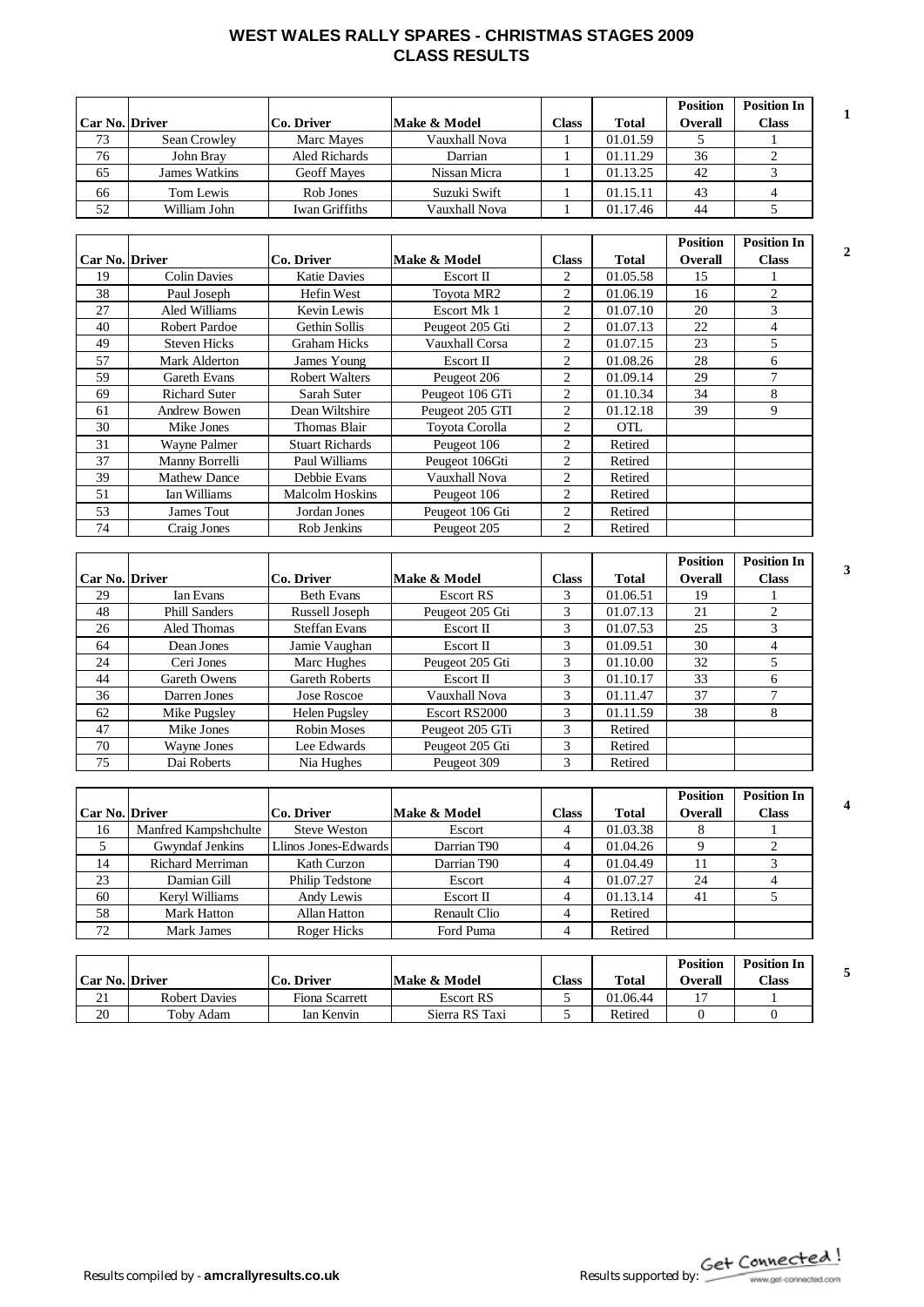#### **WEST WALES RALLY SPARES - CHRISTMAS STAGES 2009 CLASS RESULTS**

|                       |                     |                         |                      |                |              | <b>Position</b> | <b>Position In</b> |
|-----------------------|---------------------|-------------------------|----------------------|----------------|--------------|-----------------|--------------------|
| <b>Car No. Driver</b> |                     | Co. Driver              | Make & Model         | <b>Class</b>   | <b>Total</b> | <b>Overall</b>  | <b>Class</b>       |
|                       | Peter Lloyd         | <b>Martin Henry</b>     | Subaru WRC S12       | 6              | 00.58.26     |                 |                    |
| 3                     | Robert Tout         | Laura Tout              | Mitsibushi Evo IX    | 6              | 01.00.27     | $\overline{c}$  |                    |
| 10                    | <b>Bryan Davies</b> | Alun Lewis              | Mitsibushi Evo VI    | 6              | 01.00.43     | 3               | $\overline{2}$     |
| $\overline{7}$        | <b>Ben Williams</b> | Mike Jode               | Mitsibushi Evo 6     | 6              | 01.01.55     | $\overline{4}$  | 3                  |
| 8                     | Nigel Jones         | <b>Tracy Giddings</b>   | Subaru STi           | 6              | 01.02.51     | 6               | $\overline{4}$     |
| 11                    | Alan Bowen          | Jason Sugden            | Subaru Impreza       | 6              | 01.03.02     | $\overline{7}$  | 5                  |
| 42                    | <b>Islwyn Evans</b> | <b>Dorian Davies</b>    | Escort               | 6              | 01.05.54     | 14              | 6                  |
| 63                    | <b>Barry John</b>   | Seyyan John             | Subaru Impreza Sport | 6              | 01.11.05     | 35              | 7                  |
| 9                     | Neil Armstrong      | <b>Richard Williams</b> | Subaru Impreza       | 6              | <b>OTL</b>   |                 |                    |
| $\overline{2}$        | Damian Cole         | Cathy Watkins           | Hyundai Accent WRC   | 6              | Retired      |                 |                    |
| 4                     | Martyn England      | Dawn Sheldon            | Mitsibushi Evo 9 RS  | 6              | Retired      |                 |                    |
| 25                    | Philip Turner       | Simon Anthony           | Subaru Impreza       | 6              | Retired      |                 |                    |
| 71                    | Deian Phillips      | <b>Rhidian Jones</b>    | Subaru Impreza       | 6              | Retired      |                 |                    |
| 77                    | Peter Hancock       | Neil Griffiths          | Subaru Impreza       | 6              | Retired      |                 |                    |
|                       |                     |                         |                      |                |              |                 |                    |
|                       |                     |                         |                      |                |              | <b>Position</b> | <b>Position In</b> |
| <b>Car No. Driver</b> |                     | Co. Driver              | Make & Model         | <b>Class</b>   | <b>Total</b> | <b>Overall</b>  | <b>Class</b>       |
| 18                    | Eirian Beynon       | Thomas Beynon           | Escort               | 7              | 01.04.32     | 10              |                    |
| 33                    | Will Arrowsmith     | Marcus Morphew          | Escort II            | $\tau$         | 01.05.31     | 12              | 2                  |
| 13                    | Gareth Lloyd        | <b>Trystan Lloyd</b>    | Escort RS2000        | $\tau$         | 01.05.37     | 13              | 3                  |
| 34                    | <b>Brian Jones</b>  | Tim James               | Escort II            | $\overline{7}$ | 01.06.48     | 18              | $\overline{4}$     |

35 Gareth Reed Delyth Brown Escort 1 7 01.08.01 26 5 67 Mark Jones Tim Murphy Escort 7 01.08.09 27 6<br>46 Darrel Smith Sherryn Roberts Peugeot 206 7 01.09.57 31 7 Parrel Smith Sherryn Roberts Peugeot 206 7 01.09.57 31 7<br>
Rob Thomas Jenny James Sierra Sapphire 7 01.12.26 40 8 155 Rob Thomas Jenny James Sierra Sapphire 7 01.12.26 40 8<br>
156 Len Giles Helen Giles Sierra 7 01.24.37 45 9 56 Len Giles | Helen Giles | Sierra | 7 | 01.24.37 | 45 | 9

22 Barry Jones Chris Williams Escort 7 Retired 28 Martin Curzon Nathan Davies Vauxhall Astra 7 Retired<br>
22 Shon Rees Jason Davies Escort II 7 Retired 32 Shon Rees Jason Davies Escort II 7 Retired<br>41 Alan Hands Roisin Thomas-Hands Vauxhall Chevette 7 Retired 41 Alan Hands Roisin Thomas-Hands Vauxhall Chevette 7 Retired<br>45 Michael Phillips Iestyn Pynn Vauxhall Corsa 7 Retired 45 Michael Phillips Iestyn Pynn Vauxhall Corsa 7 Retired<br>68 Elved Thomas Aled Davies Escort 7 Retired Elved Thomas Aled Davies Escort 7 Retired